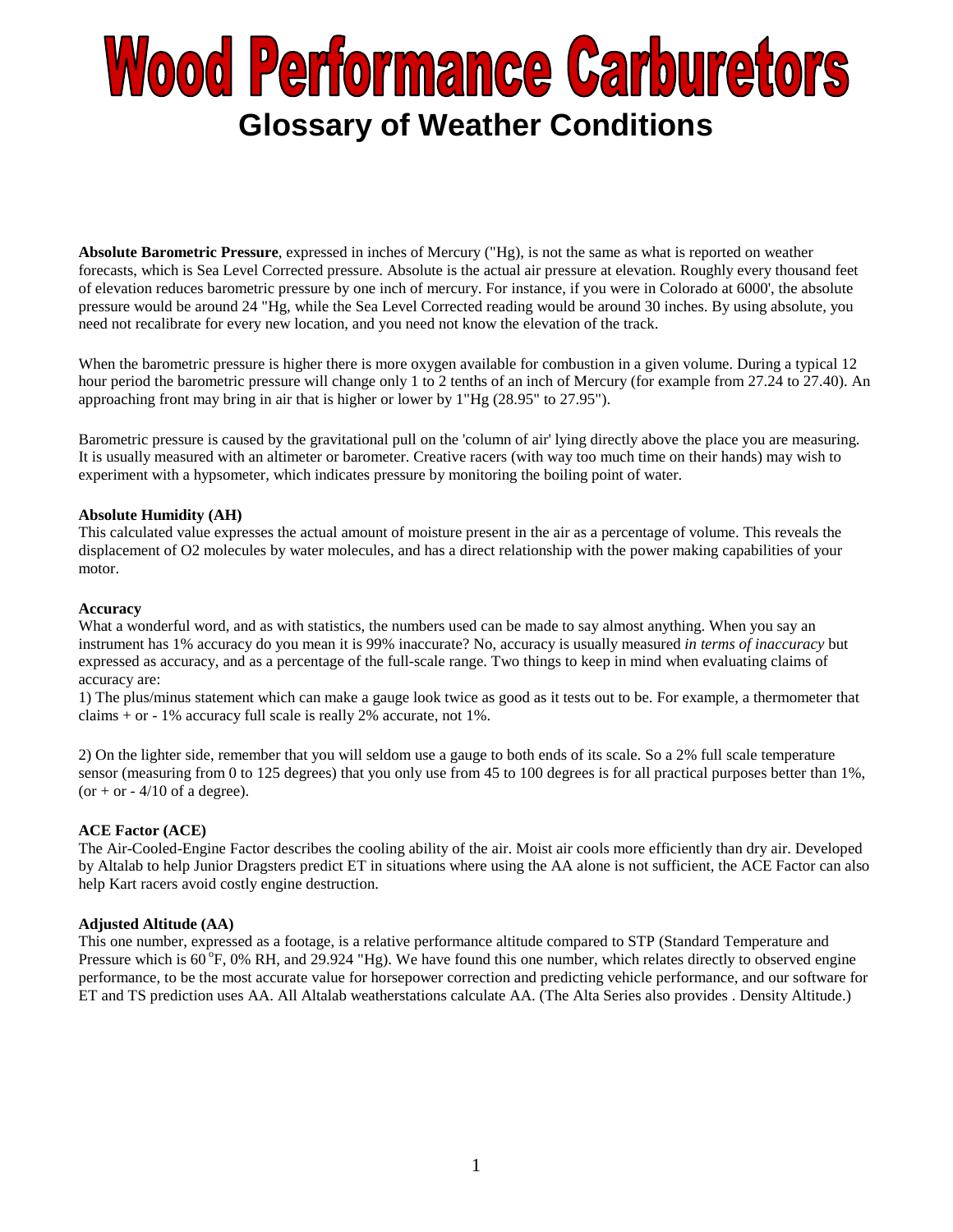## **Air**

Atmospheric air is Moist Air, which is a mixture of Dry Air,Water Vapor, and contaminants like smoke or pollen. Dry Air exists when all contaminants and water vapor are removed from Atmospheric Air. The composition of Dry Air by volume is nitrogen, 78.084; oxygen, 20.9476; argon, 0.934; carbon dioxide, 0.314;neon, 0.001818; helium, 0.000524; methane, 0.00015; sulphur dioxide, 0 to 0.0001; hydrogen, 0.00005; with krypton, xenon and ozone at 0.0002.

The amount of Water Vapor in Moist Air (humidity) varies from none (Dry Air) to Saturation (100% Relative Humidity). The most common ways of describing the amount of moisture in the air are by Relative Humidity, Absolute Humidity, Grains per Lb., and Dew Point.

#### **Density Altitude (DA)**

Originally developed from formulas used by aircraft pilots to calculate lift, this relative performance altitude when calculated for racing includes additional compensation for the effects of humidity on engine performance.Altalab prefers Adjusted Altitude as an indicator of the oxygen available for combustion, but our Alta Series weatherstation also include DA. Our version of this number matches the most commonly calculated versions used for ET and TS prediction. See STP.

## **Dew**

Dew is water that has condensed on objects near the ground, as a result of those objects, like car windshields, getting cooler than the Dew Point temperature.

## **Dew Point (DP)**

The Dew Point is the temperature at which the air you are measuring would be saturated (100% RH), and condensation (dew) would begin appearing on surfaces. As air cools it contracts, leaving less room for moisture. If the track cools to the Dew Point, condensation will occur on the racing surface. The air and other surfaces may reach DP before the track does, as the asphalt can hold heat.Dew Point temperature is a good indicator of water vapor quantities and is used frequently by the meteorological folks on their weather maps. A typical summer day, with sub-tropical air flowing north from the Gulf of Mexico, may have dew points ranging well into the seventies. The mid-day air temps could easily be into the ninties producing extremely uncomfortable conditions for outdoor activities like racing. These conditions are also ripe for afternoon thunderstorms.At the other extreme, a nice brisk, blue sky day in early spring can have dew points way down in the teens or twenties. In both cases, the dew point is indicating the total amount of water vapor present in a quantitive sense. When dew points are in the seventies, absolute humidity will be above 3%, when dew points are extremely low, AH will be less than one percent.

#### **Dry Bulb Temperature**

The temperature of the air, especially for comparison to Wet Bulb temperature

#### **Humidity**

Water Vapor content of the air. This is a big deal in racing because not only is moist air lighter (less dense) than dry air, moisture additionally displa[ces](http://www.altalabinstrument.com/glossary.html#air) oxygen needed for combustion. Humidity can be expressed as relative humidity, absolute humidity, grains/lb, and also Dew Point.

#### **Relative Humidity (rh)**

Expressed as a percent, this figure is the ratio of the amount of water vapor in a particular temperature air to the maximum amount of water vapor that temperature air could hold.100% RH means saturation, or dew point at that temperature. Do not get confused with relative humidity readings at different temperatures. For instance, air at 90 degrees at 50% RH has the same amount of moisture as does air at 70 degrees and 100% RH.One reason Altalab offers racers several different calculated values that describe moisture in the air, is because RH *is relative*, it is relative to temperature. For example, early in the morning it is cool and the RH is high. Later in the day it warms up and the RH drops. Then, after dark the temperature cools and the RH goes up again, *but the actual amount of moisture in the air has not changed!* (Unless a different air mass has moved in.) Some of the other calculated values, like Absolute Humidity, Grains per Pound, Vapor Pressure, and Dew Point indicate the quantity of moisture in the air in such a way that can be more useful to the racer trying to tune or predict.

#### **Saturation**

When the air is at 100% RH. Dew Point is the saturation temperature of a particular air sample.